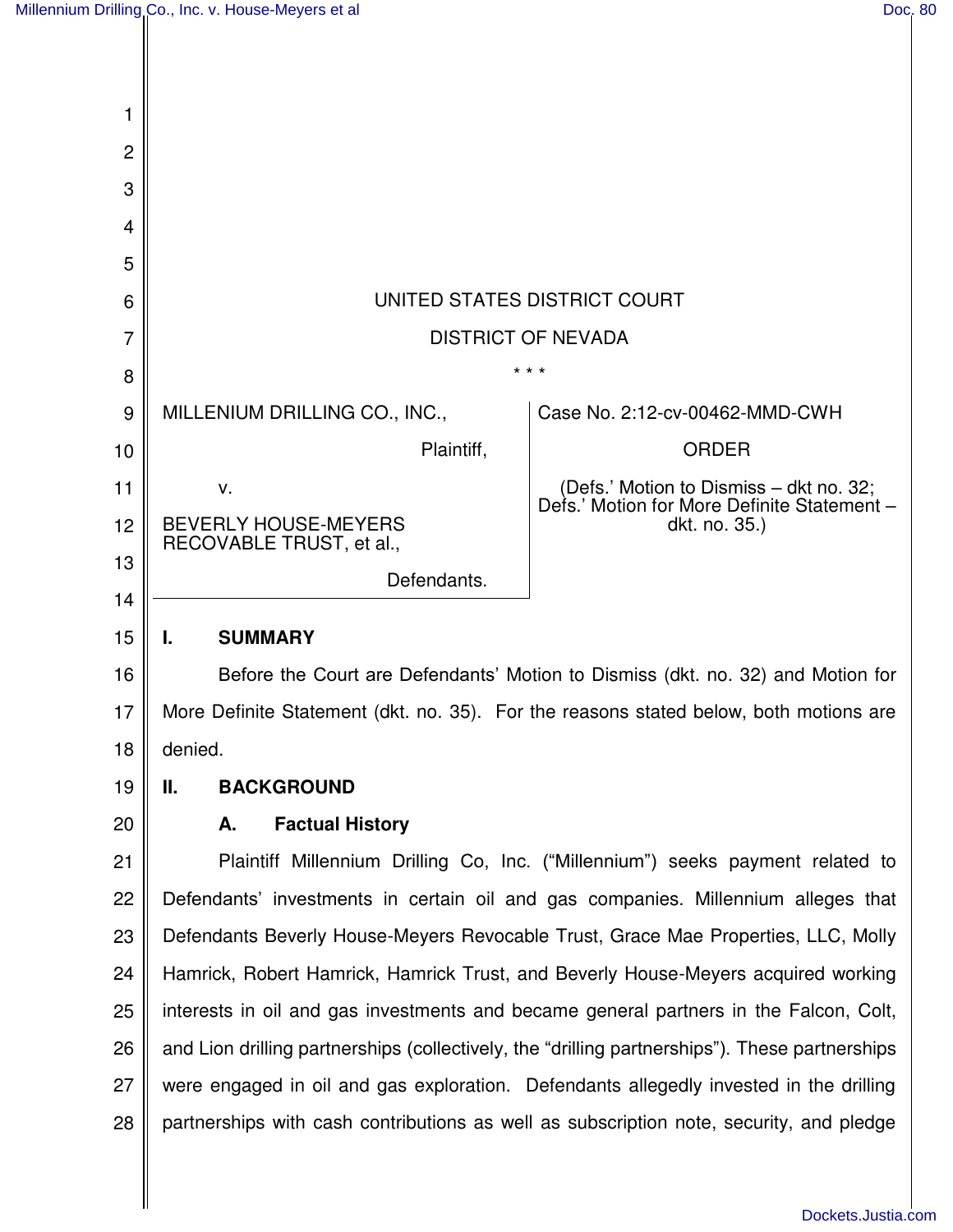1 2 agreements (the "notes").<sup>1</sup> The notes included language allowing the notes to be assigned by the drilling partnerships to Millennium.

3

4 5 6 7 8 9 10 11 Through their managing partner Montcalm Co., LLC ("Montcalm"), the drilling partnerships acquired interests in portions of portfolios of oil and gas leases and lands assembled by Third Party Defendant Patriot Exploration, including properties located in Texas. The drilling partnerships then contracted with Millennium for the drilling of the related wells. For example, Falcon Drilling Partnership executed an agreement with Millennium in which Falcon pledged all of its partners' subscription notes to Millennium as security for Falcon's future payment obligations. Millennium later claimed that Falcon had defaulted according to the terms of the agreement and that Defendants owed the capital contributions that they had pledged as security.

12

## **B. Procedural History**

13 14 15 16 17 18 On March 19, 2012, Millennium filed a complaint against Defendants in the District of Nevada. The complaint alleged breach of contract, unjust enrichment, and breach of the duty of good faith and fair dealing. Defendants raised as affirmative defenses (1) that Millennium had committed fraud with respect to the contract; and (2) that the contract was unconscionable and illegal. With leave of the Court, Millennium filed its First Amended Complaint ("FAC") on November 26, 2012.

19 20 21 22 23 24 On June 6, 2012, Hamrick, House-Myers, and R&M filed a complaint against Patriot Exploration, among others, but not including Millennium, in Texas state court based on the same underlying transactions giving rise to Millennium's lawsuit. Patriot Exploration removed the case to the Southern District of Texas. Hamrick, House-Myers, and R&M allege (1) breach of fiduciary duty; (2) fraud/fraud in the inducement; (3) ///

25

 $\overline{a}$ 

26

<sup>27</sup> 28 <sup>1</sup>Third Party Defendants Robert and Elizabeth Holt acted as Defendants' financial advisors from 2003 to 2008. The Holts allegedly introduced Defendants to Feldman in 2004 and informed Defendants about the investment opportunity in the drilling partnerships.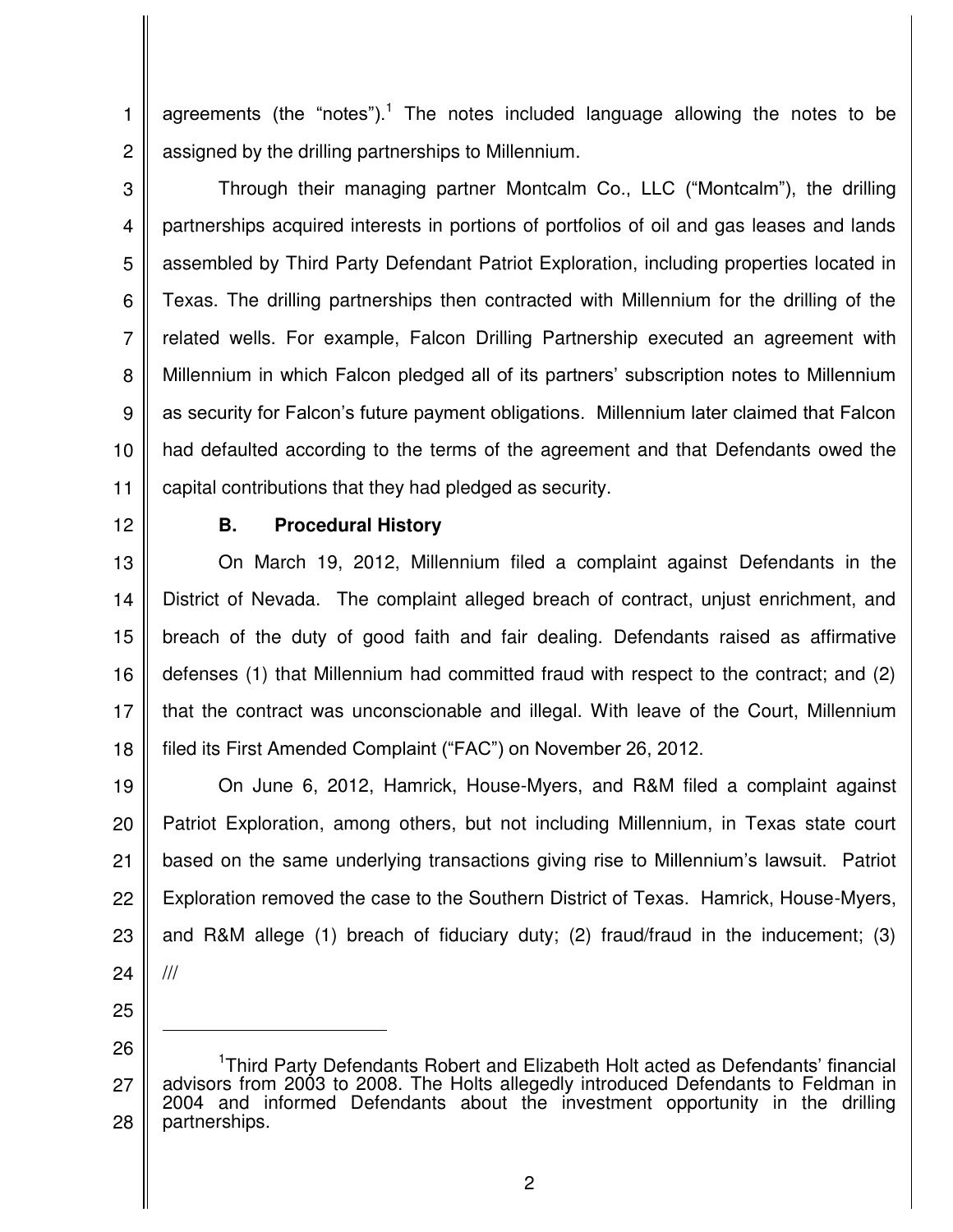1 2 fraudulent nondisclosure; (4) negligent misrepresentation; (5) breach of contract; (6) imposition of constructive trust; and (7) conspiracy.

3 4 5 6 On January 15, 2013, Hon. Melinda Harmon, United States District Judge for the Southern District of Texas, granted Patriot Exploration's Motion to Transfer Venue, determining that the Nevada and Texas actions involved substantially similar issues. (Dkt. no. 67 at 6.)

7 8 9 On May 6, 2013, this Court consolidated the two related cases into the first-filed Nevada action. (Dkt. no. 79.) The Court now addresses Defendants' Motion to Dismiss and Motion for More Definite Statement. (Dkt. nos. 32 and 35.)

10

### **III. MOTION TO DISMISS**

11 12 13 Defendants moved for the Court to dismiss this action in favor of the second-filed Texas action. Because the two cases have been consolidated, this Motion is denied as moot.

14

# **IV. MOTION FOR MORE DEFINITE STATEMENT**

15

### **A. Legal Standard**

16 17 18 19 20 21 22 23 A motion for more definite statement pursuant to Rule 12(e) attacks "the unintelligibility of the complaint, not simply the mere lack of detail[.]" *Neveau v. City of Fresno*, 392 F. Supp. 2d 1159, 1169 (E.D. Cal. 2005). Courts will deny the motion if the complaint is specific enough to give notice to the defendants of the substance of the claim asserted. *Id.* A Rule 12(e) motion should be granted only if the complaint is "so vague or ambiguous that the opposing party cannot respond, even with a simple denial, in good faith or without prejudice to himself." *Cellars v. Pac. Coast Packaging, Inc.*, 189 F.R.D. 575, 578 (N.D. Cal. 1999).

24 25 26 27 28 "Rule 12(e) is designed to strike an unintelligibility rather than want of detail . . . . A motion for a more definite statement should not be used to test an opponent's case by requiring him to allege certain facts or retreat from his allegations." *Neveau*, 392 F. Supp. 2d at 1169 (*quoting Palm Springs Med. Clinic, Inc. v. Desert Hosp.*, 628 F. Supp. 454, 464-65 (C.D. Cal. 1986)). If the facts sought by a motion for a more definite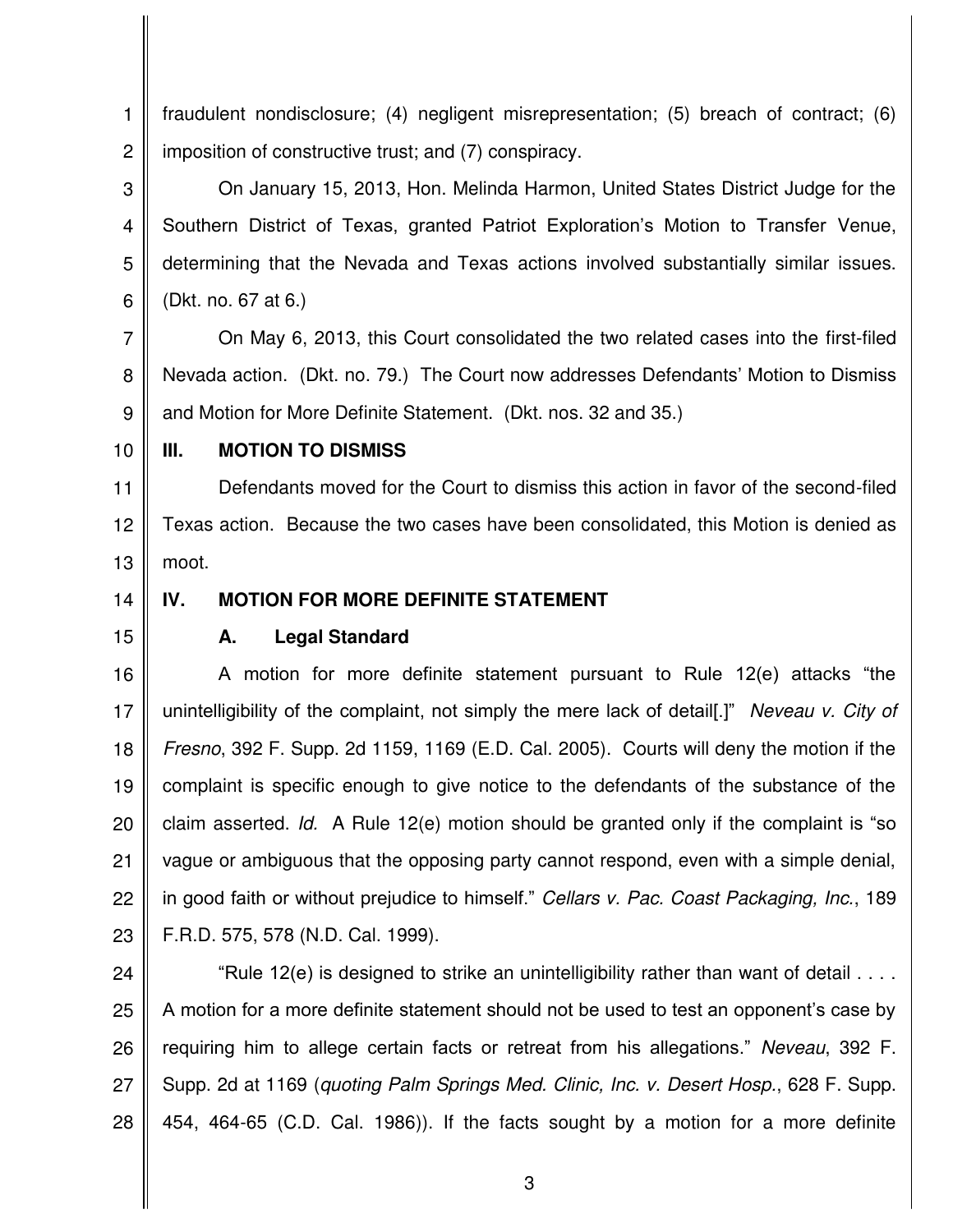1 2 3 4 5 6 7 8 statement are obtainable by discovery, the motion should be denied. *See McHenry v. Renne*, 84 F.3d 1172, 1176 (9th Cir. 1996). "This liberal standard of pleading is consistent with [Rule] 8(a)(2) which allows pleadings that contain a 'short and plain statement of the claim.' Both rules assume that the parties will familiarize themselves with the claims and ultimate facts through the discovery process." *Neveau*, 392 F. Supp. 2d at 1169 (*citing Sagan*, 874 F. Supp. at 1077 ("Motions for a more definite statement are viewed with disfavor and are rarely granted because of the minimal pleading requirements of the Federal Rules.")).

9

### **B. Analysis**

10 11 The Court determines that the FAC is not so vague that Defendants cannot respond. *See Cellars*, 189 F.R.D. at 578.

12 13 14 15 16 17 18 19 20 Defendants' objections to the FAC alternatively refute Millennium's allegations or request more information about the allegations. Yet Defendants' requests for clarification demonstrate that they understand the nature of Millennium's allegations. For example, Defendants ask for clarification of paragraph 41 of the FAC, which states "upon information and belief, in early 2010, Falcon became insolvent and did not have sufficient amounts of net operating revenue from oil and gas wells to pay for on-going partnership expenses." Defendants assert that "it is not clear that Falcon became insolvent . . . ." (Dkt. no. 35 at 4.) However, this fact is obtainable via discovery, and Millennium need not clarify this point. *See Renne*, 84 F.3d at 1176.

21 22 23 24 25 26 In fact, Defendants do not claim they are unable to understand Millennium's allegations and legal claims. Millennium need not plead every allegation in exact detail, nor must it attach every referenced document to the FAC. *See Neveau*, 392 F. Supp. 2d at 1169. The Court determines that the FAC is specific enough to give notice to Defendants of the substance of the claims asserted. *See id.* The Motion is accordingly denied.

27 ///

28 ///